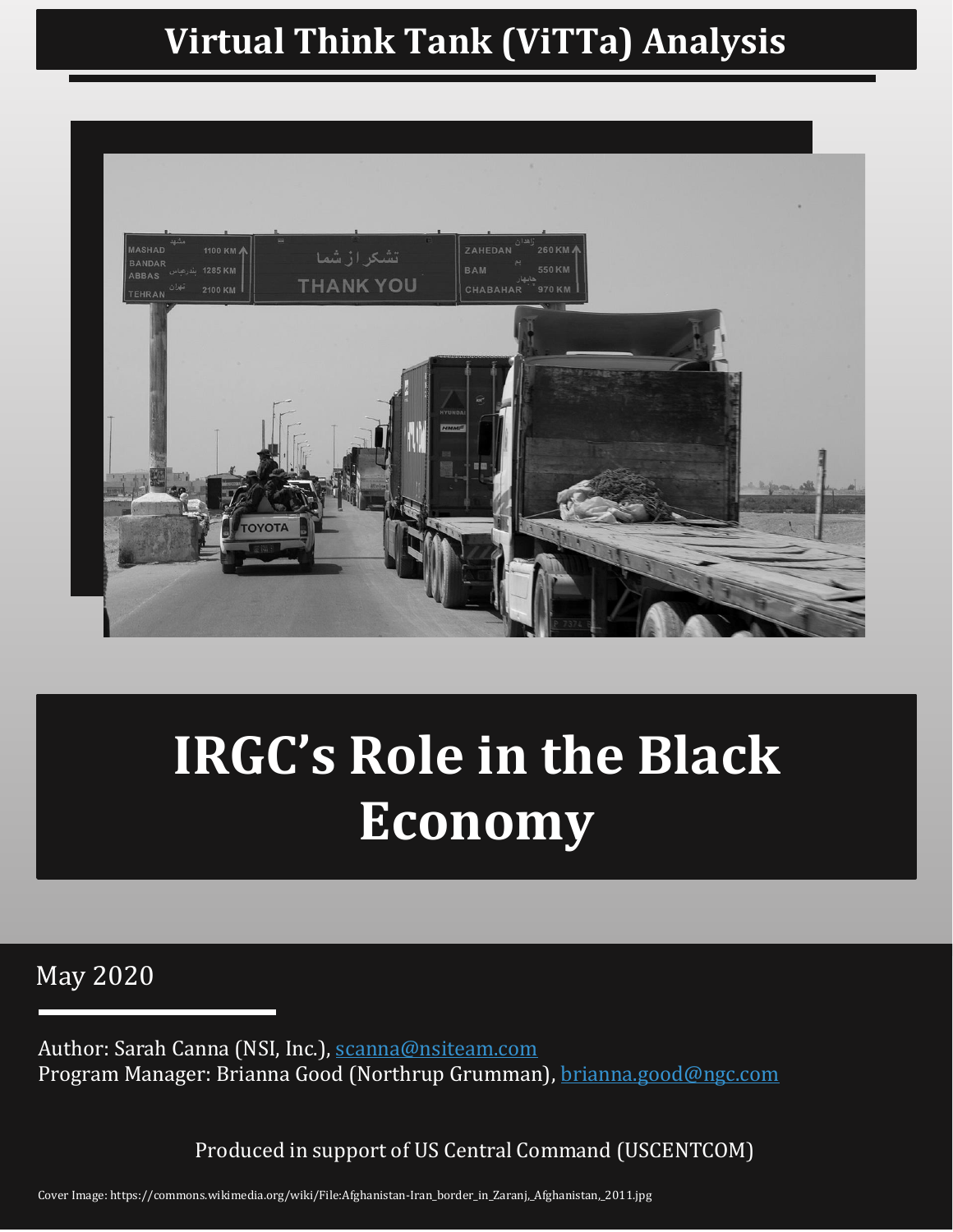## What is ViTTa?

NSI's Virtual Think Tank (ViTTa) provides rapid response to critical information needs by pulsing a global network of subject matter experts (SMEs) to generate a wide range of expert insight. In support of US Central Command (J3), ViTTa was used to address four questions regarding geopolitical stability in Iran. ViTTa reports are designed to provide highly customizable and compelling analyses, reports, and briefings that consider varied perspectives across disciplines, challenge assumptions, provide actionable insights, and highlight areas of convergence and divergence.

## Question of Focus

**[Q1]** What is the extent of Islamic Revolutionary Guard Corps (IRGC) involvement in black (criminal) economic activity in Iran and internationally?

- a. How significant is the drug abuse problem in Iran currently?
- b. What is the population's knowledge of IRGC involvement in trafficking drugs, including through Iran?
- c. How much has IRGC trafficking contributed to Iran's drug abuse issues?
- d. What are the incentives and disincentives that would drive the Iranian government to renounce the transnational crime it currently sponsors (e.g., drug trafficking, weapons trafficking, human trafficking into Syria, etc.)?
- e. How much does the Iranian populace know about its government's role in international crime?

## Subject Matter Expert Contributors

**Mr. Eric Brewer** (Center for Strategic and International Studies), **Prof. Anoush Ehteshami** (Durham University), **Mr. Ilan Goldenberg** (Center for New American Security**), Mr. Richard Nephew** (Columbia University), **Dr. Ariane Tabatabai** (German Marshall Fund of the United States), **Mr. Behnam Ben Taleblu** (Foundation for Defense of Democracies), **anonymous expert**

### **Caveat**

The answer to the question of the extent of the IRGC's participation in the black economy in unknowable in the open source. This is particularly true when it comes to the illicit black economy. Experts cautioned that since the nature of the activities in question are covert, criminal, and clandestine, all responses are based on personal expertise, inference, and anecdotal observations.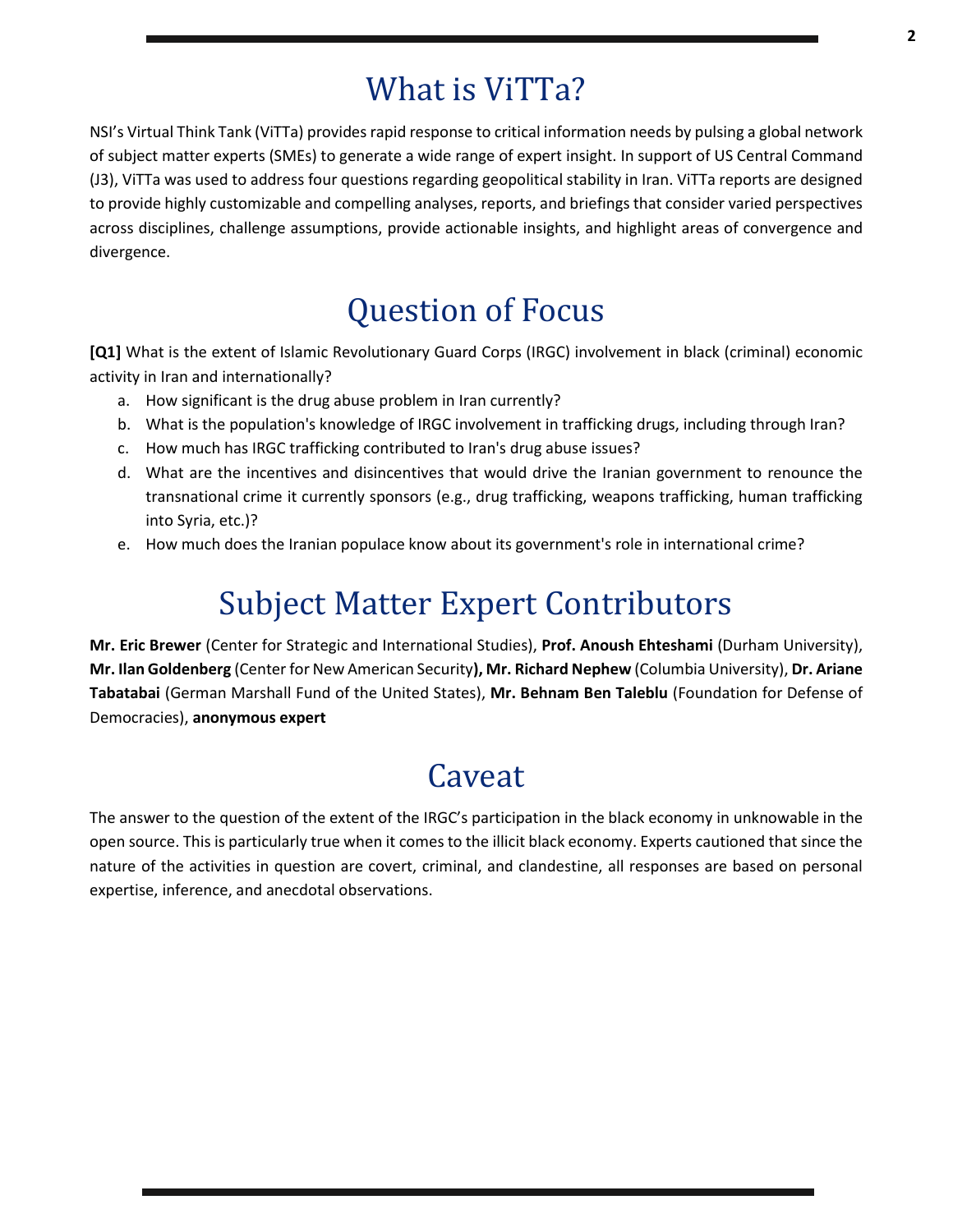### All of the Benefit, None of the Blame

While official data do not exist, the informal (black) economy is estimated to be 35-44 percent of Iran's stated gross domestic product (GDP), or some 160-200 billion USD. With even less certainty, experts and other sources estimate that Iran's Islamic Revolutionary Guard Corps (IRGC) controls roughly a third of Iran's total economy (both formal and informal). The extent of the IRGC's involvement in the illicit black economy—comprised of drug, arms, alcohol, and other forms of smuggling—is unknown in the open source. Given that the questions driving this study were particularly focused on the IRGC's role in drug trafficking, experts reach three conclusions: 1) it cannot be assumed that the IRGC as an institution is involved in narcotrafficking, 2) the Iranian public does not blame the IRGC for Iran's opioid crisis, and 3) an information operations campaign could more effectively link the IRGC to Iran's devastating opioid epidemic.

### Scale of the Black Economy in Iran

Measuring the black economy of any nation is extremely difficult. It bears defining key terms up front. All economic activity can be broken up into formal and informal. The formal economy is officially recognized, regulated, and recorded economic activity (Bragg, 2019). The informal economy is economic activity that falls



outside the regulated economy and tax system and can include grey (licit) and black (illicit) transactions (Alexander, 2019; Bragg, 2019). Recognizing that the informal economy is extremely hard to measure, the IMF developed a short-hand estimation: in developing countries, such as Iran, $<sup>1</sup>$  the</sup> informal economy typically represents 35-44 percent of stated gross domestic product (GDP) (Schneider & Enste, 2002). Iran's informal economy could be even larger due to the prolonged and heavy sanctions it has endured (Ghasseminejad, 2015, Taleblu).

*Figure 1. Distinguishing the Formal from the Informal Economy in Iran*

The questions driving this

report primarily explore the IRGC's role in the black economy. All experts consulted acknowledge that the IRGC is likely the biggest actor in the informal (both grey and black) economy. Mr. Behnam Ben Taleblu of Defense for Democracies estimates that the IRGC could account for 20-40 percent of total economic activity in Iran. The number could be even larger depending on how one counts IRGC-owned or -controlled businesses (Taleblu, Nephew). This report will explore what is known about the IRGC's role in drug trafficking including the extent of

<sup>&</sup>lt;sup>1</sup> Iran is listed as a developing nation according the **UN** (2019).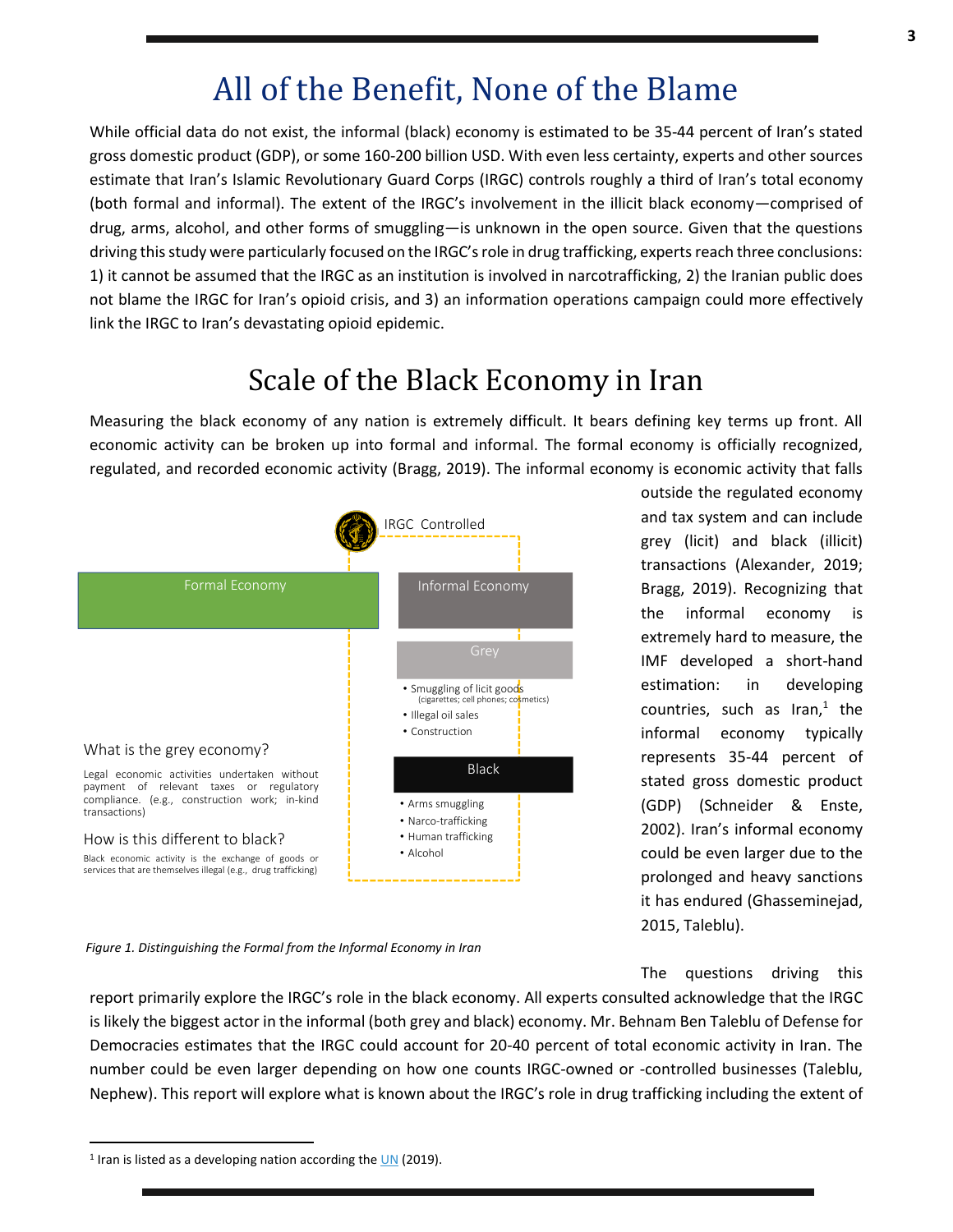its known participation in the illicit activity, the degree to which the population blames the IRGC for Iran's opioid epidemic, and what can be done to disincentivize the IRGC's role in the black economy.

#### Narcotrafficking in Iran

Iran shares a 572-mile border with Afghanistan, which supplies 85 percent of the world's opium (Hennigan, 2019). According to one estimate, Afghanistan produces up to 60 tons of heroin a year worth an estimated 13 billion USD (Duheaume, 2017). Nearly one-third of Afghanistan's heroin flows into and through Iran (Felbab-Brown & Porter, 2019). While the US Department of Treasury has designated multiple individuals within Iran's IRGC Quds Force as drug traffickers, and while Lebanese Hezbollah and various pro-Iranian paramilitary (*Hashd*) groups in Iraq have been implicated in drug trafficking (Felbab-Brown & Porter, 2019), experts question whether that is sufficient evidence to indicate that the IRGC as an institution is directly involved in narcotrafficking.



*Figure 2. Iran's Central Position in the Global Heroin Trade*

#### Is the IRGC Directly Involved in Narcotrafficking?

Given the caveat that each of the expert contributors expressed—that the answer to this question is unknowable in the open source—there is a nuance to their responses that deserves attention. IRGC officials are almost certainly involved on a large scale in the smuggling and distribution of opium and heroin from Afghanistan through Iran and on to Iraq, Turkey, and the rest of the world—although it is less clear that this is a sanctioned activity (Ehteshami, anonymous expert). Huge rents are collected from the heroin and opium trade by these officials, according to Prof. Anoush Ehteshami of Durham University.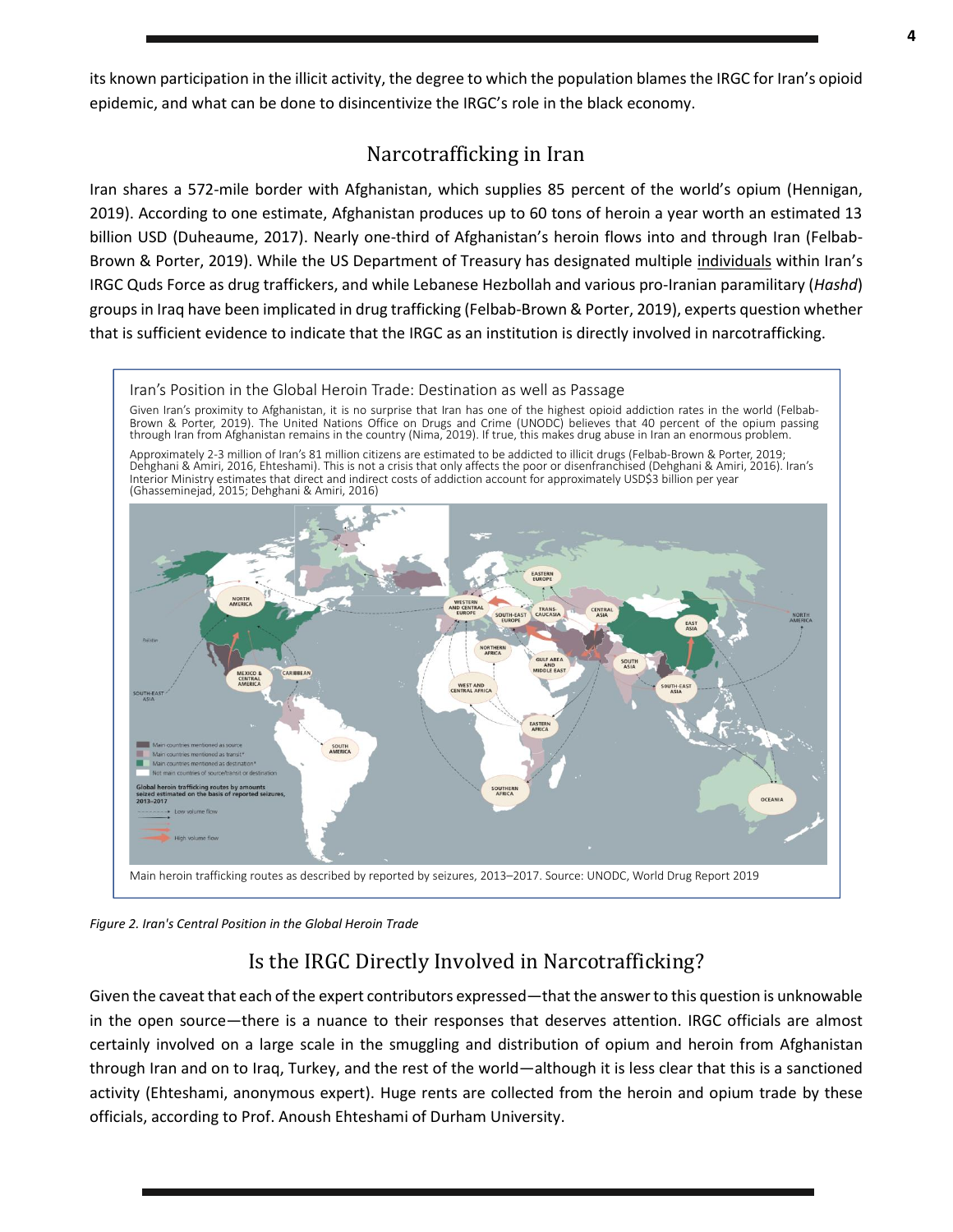However, experts disagree about whether the IRGC as an institution (not just opportunistic elements) is directly involved in the drug trade. Dr. Ariane Tabatabai of the German Marshall Fund points out that the IRGC is far from a monolithic organization, which suggests that some elements of the IRGC may be active in the drug trade while others are not. Mr. Eric Brewer of the Center for Strategic and International Studies (CSIS) cautions against looking at the IRGC primarily through the lens of a narcotrafficking organization. The IRGC is, of course, involved in some criminal enterprises. It is adept at moving money and acquiring goods abroad, honed by an extensive period in which Iran has been under sanctions and embargoes. However, Brewer believes that it remains primarily a professional military organization.

In this vein, Mr. Richard Nephew of Columbia University and an anonymous expert believe the IRGC's participation is likely to be indirect. Nephew believes that, like many organizations in Iran, there are likely "officers highly involved in narco-trafficking and an awful lot who are not." There are individual corps members using their positions to engage in narcotics trafficking because it is lucrative. One factor driving the participation of IRGC officers and units in the drug trade is certainly money; IRGC officers at the O5 and O6 level are not well remunerated, according to an anonymous expert. In fact, there is a common trope of retired IRGC officers working as taxi drivers to supplement their income. Anticipating a bleak financial future, and seeking to supplement their incomes, IRGC officers may be tempted to participate in illicit activities—including drug trafficking. IRGC top brass, on the other hand, are likely motivated by access to the finer things in life: apartments, investing money overseas, sending their kids to universities abroad, and travel, according to Ehteshami.

### Narcotrafficking as a Way of Life Rooted in Iran's History

Since the beginning of the Republic, forces stationed along Iran's border with Afghanistan and Pakistan have participated in the illicit drug trade, according to an anonymous expert. Smuggling and other criminal activities are a core feature of the culture of many border regions across the world, and Iran's border with Afghanistan is no exception. Criminal and familial networks have been smuggling opium and heroin across the border for generations—during the time of the Shah and long before. IRGC units near the border inherited their role in drug trafficking from a long line of police and security forces in the region. This suggests that drug smuggling is a feature of the region—not necessarily of the institution overseeing the border.

The IRGC deepened its role in black economic activities in the 1980s with the advent of the Iran-Iraq War (1980- 1988). Ever since the war "the IRGC has been as much an economic player as a security or political one," Nephew notes. "Anything the regime could do to make money, they did" an anonymous expert stated. At the same time,

the Soviet-Afghan war simmered along Iran's eastern border. "It was very much the wild west out there, and there wasn't a lot of border security to be had," an anonymous expert noted. As the 1990s rolled around, the regime needed some form of economic relief. This is likely when the IRGC entered the black economy more significantly and with the implicit approval of the regime. However, it is unlikely that the black market economy became essential to Iran's

Estimated Value of Select Imported Licit & Illicit Goods

- Cigarettes: US\$3.6 billion
- **Drug trade: \$US3 billion**
- Cell phones: \$US2 billion
- Cosmetics: \$US1 billion

*Figure 3. Source: Al Monitor, 2015.*

financial stability until sanctions started to take hold between 2005-2007. In the last ten years, particularly under the current US administration, the IRGC came to rely on the black economy for revenue even more (anonymous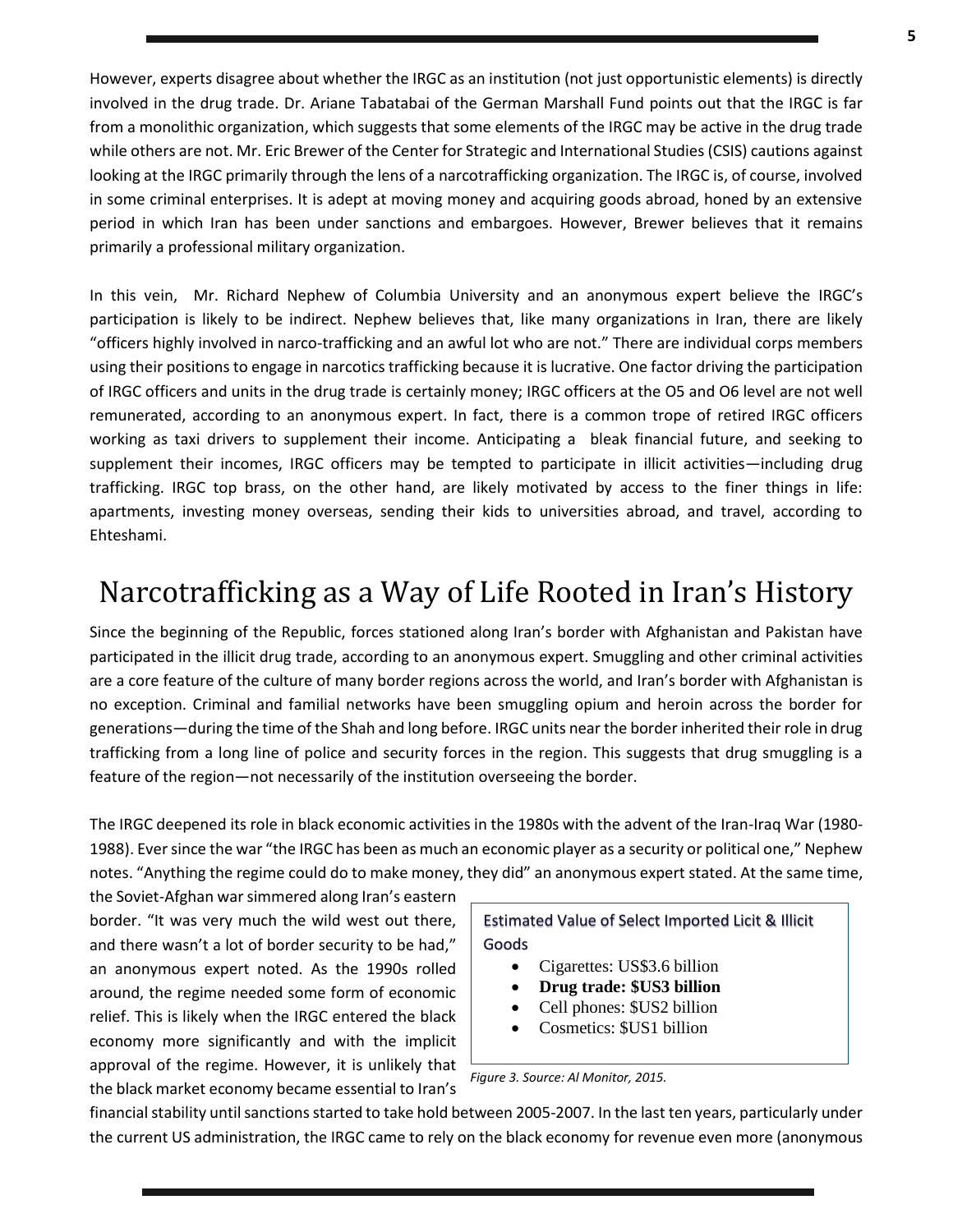expert). Decades of need for creative revenue streams has led the IRGC to become a major economic powerhouse with diversified funding streams (anonymous expert). Figure 3 above shows that in one assessment (keeping in mind that all figures of the size of the black economy are estimations), revenue from the domestic drug trade is smaller than trafficking in cigarettes, much less all other licit goods added together.

### Population Sentiment: Does the Public Blame the IRGC for Iran's Opioid Epidemic?

Discerning whether the Iranian population believes that the IRGC is to blame for the opioid crisis is challenging in the absence of polling mechanisms. Anecdotally, several experts note that they could not recall a single conversation with an Iranian in which blame for Iran's drug crisis was assigned to the IRGC. This may suggest that, at least among certain elements of the Iranian population, this is not a common sentiment (Goldenberg, Tabatabai). Nephew and Tabatabai note that Iranians are certainly attuned to the fact that there is corruption in the security services, including the IRGC; most Iranians believe the government is corrupt and that IRGC officials are on the take from drug dealers and criminal organizations. But, like the other experts, neither believe that this has translated into a widespread sense in Iran that the IRGC is to blame for the opioid crisis. This belief is tinged with a fatalistic sense that there is corruption in every branch of government and very little that the average citizen can do about it (Nephew). Interestingly, Tabatabai notes that the population is more likely to implicate the IRGC for alcohol rather than drug smuggling.

Furthermore, Tabatabai argues that while the population may not blame the IRGC for its role in the drug crisis, it clearly blames the regime for the underlying factors—unemployment and lack of opportunity, a weak economy—that are driving young men in particular to seek drugs as a coping mechanism. The role that poor governance plays in exacerbating the opioid crisis is "quite clear" to the public, according to Tabatabai.

Whether or not social media is a good indicator of popular sentiment, Ehteshami acknowledges that there is a huge amount of concern expressed on social media about the ease in which narcotics enter and are being distributed in Iran. Social media posts complain about known traders not being arrested. A narrative that has become increasingly prevalent over the last 2-3 years, especially with the emergence of the youth resistance movement is that the regime is deliberately spreading heroine to pacify young people so that they are not able to protest against the government. "This could be a conspiracy theory, but whether it is or not, a lot of people believe it," Ehteshami notes. He adds that there is a growing concern about the role that the regime and the IRGC are playing in narcotics distribution. Ehteshami also notes that aside from assigning blame for Iran's drug problem, there is resentment among the population that the black economy enables a total absence of accountability of funds—funds that could be used to alleviate poverty or for job creation.

### How to Limit the IRGC's Role in the Illicit Black Economy

A subset of this question asks which incentives and disincentives could drive the Iranian government to renounce transnational crime it currently sponsors to include drug trafficking, weapons trafficking, human trafficking, etc. This response will address the drug trafficking aspect as that was discussed specifically with experts.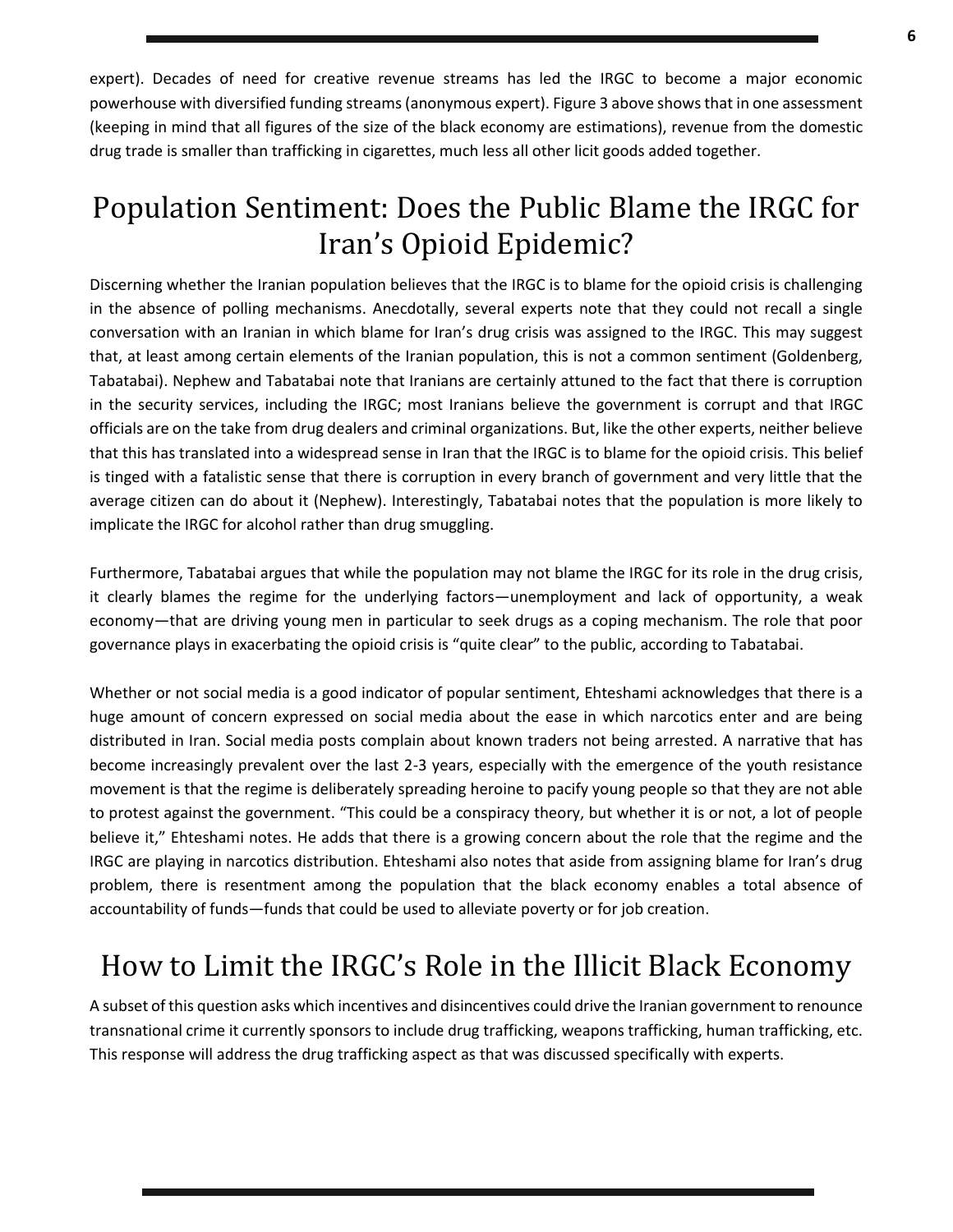#### **Incentives**

There is a natural logic to the argument that lifting international sanctions would naturally reduce the IRGC's illicit involvement in otherwise *licit* economic activities. Specifically, if legitimate companies can import commodities like cell phones, washing machines, and luxury cars legally, this competition would reduce the need for the IRGC's black market role. However, Taleblu argues that an incentive policy to encourage Iranian leadership to reject the black economy will likely not work. In 2016, when Iran was removed from the UN's black list and the international community signaled that it wanted to see Iran reintegrated into the global economy, even with these heavy incentives Iran could not meet the requirements stay off the black list. Iran benefited from a positive GDP boom during those years, but it was not enough to make the IRGC renounce or desist black market activities.

There are other reasons why incentives are not likely to entice the IRGC to give up its role in the black economyprimarily that its economic might allows it to wield influence and reward others. The IRGC's role in the black economy has grown enormously in the last decade and could be said to have benefited from sanctions, according to Mr. Ilan Goldenberg of the Center for a New American Security. To some extent, the IRGC gains more when Iran is economically isolated and under pressure because it allows them to corner more of the market. Control over the black economy is a major way that the IRGC wields influence and rewards people. Lifting sanctions and the increased competition that would ensue, could harm the IRGC's influence. Furthermore, any financiallybased incentive program will likely end up lining the pockets of those in power instead of resulting in the opening of the licit economy (Taleblu).

#### Disincentives

The regime is unlikely to go along with or enforce internationally imposed disincentives that would limit the IRGC's role in the black economy. As the IRGC has become more ingrained in the formal and informal economy of Iran, its importance for regime stability has increased. As Taleblu concludes:

When you put these pieces together—the drug trade, illicit revenue generation, [and] ... money laundering all of this together allows the IRGC to really show its value to the Supreme Leader because it is the entity generating revenue through illicit financial activities at home and abroad to help the regime outlast maximum pressure penalties.

Ehteshami agrees that the IRGC's economic activities largely support regime stability. It gives the regime access to revenue it needs domestically and to support activities abroad including support for the Syrian regime and *Hashd* forces in Iraq and across the region. Taleblu expects that the IRGC will likely continue to expand its influence on the economy, which will also increase its value, particularly in the eyes of the Supreme Leader. This makes it likely that little would drive the government to renounce the IRGC's role in drug trafficking—as it is a source of revenue for the cash-strapped regime.

### What Option Does That Leave?

If externally imposed incentives and disincentives are likely to fail in reducing the IRGC's role in the black economy, what options are left to USCENTCOM or other organizations particularly interested in curtailing the IRGC's role in drug trafficking? One option that remains is an information operations campaign to highlight the IRGC's role in the illicit black economy among the Iranian population who might not be entirely aware of its